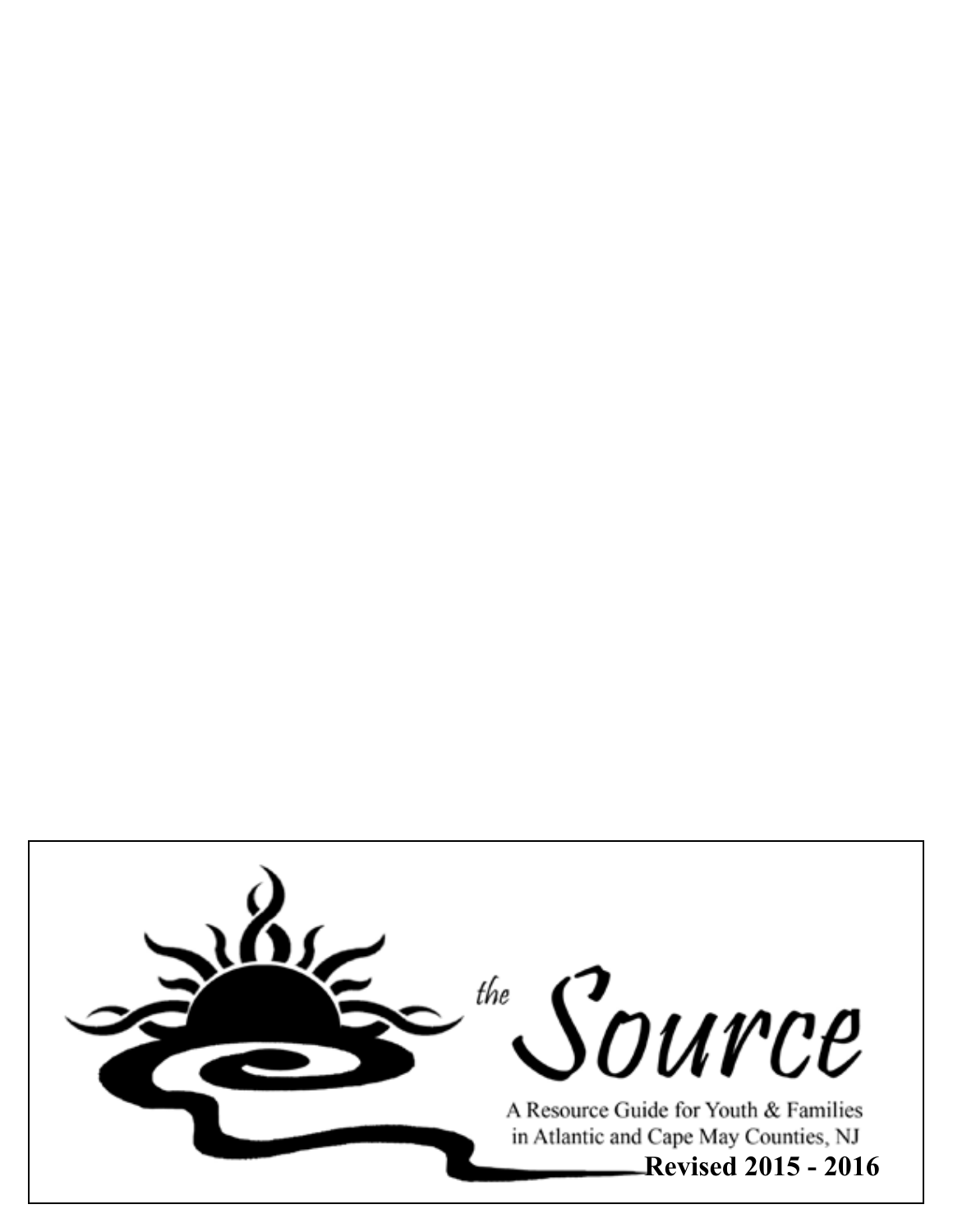# **Superstorm Sandy Resources**

*NJ 2-1-1 is the portal for accessing services and programs for residents impacted by Superstorm Sandy. By dialing 2-1-1, residents are connected to free and confidential assistance, 24 hours a day, seven days a week. In addition, NJ 2-1-1 provides information on a range of programs and resources available to residents including:*

# **Basic Human Needs Resource:**

Food banks, clothing closets, shelters, rental assistance, and utility assistance.

# **Support for Seniors and Persons with Disabilities:**

Adult day care, congregate meals, Meals on Wheels, respite care, home health care, transportation, and homemaker services.

# **Employment Supports:**

Financial assistance, job training, transportation assistance, and education programs.

# **NJ 2-1-1 is also accessible at www.nj211.org** (Reference: www.nj211.org/factsheet.cfm)

**Support for Children, Youth and Families:** Childcare, after school programs, Kids Care (health insurance programs), family resource centers, summer camps and recreation programs, mentoring, tutoring, and protective services.

# **Physical and Mental Health Resources:**

Health insurance programs, Medicaid and Medicare, maternal health, Children's Health Insurance Program, medical information lines, crisis intervention services, support groups, counseling, and drug and alcohol intervention and rehabilitation.

"The Source" is funded by:

# **Atlantic County Division of Public Health**

# **Atlantic County Commision on Abused and Missing Children**

*For more information, visit:*

*Compiled by*:





**Atlantic County Executive** Dennis Levinson

**Life Skills, Prevention Programs & Sponsors of the Source**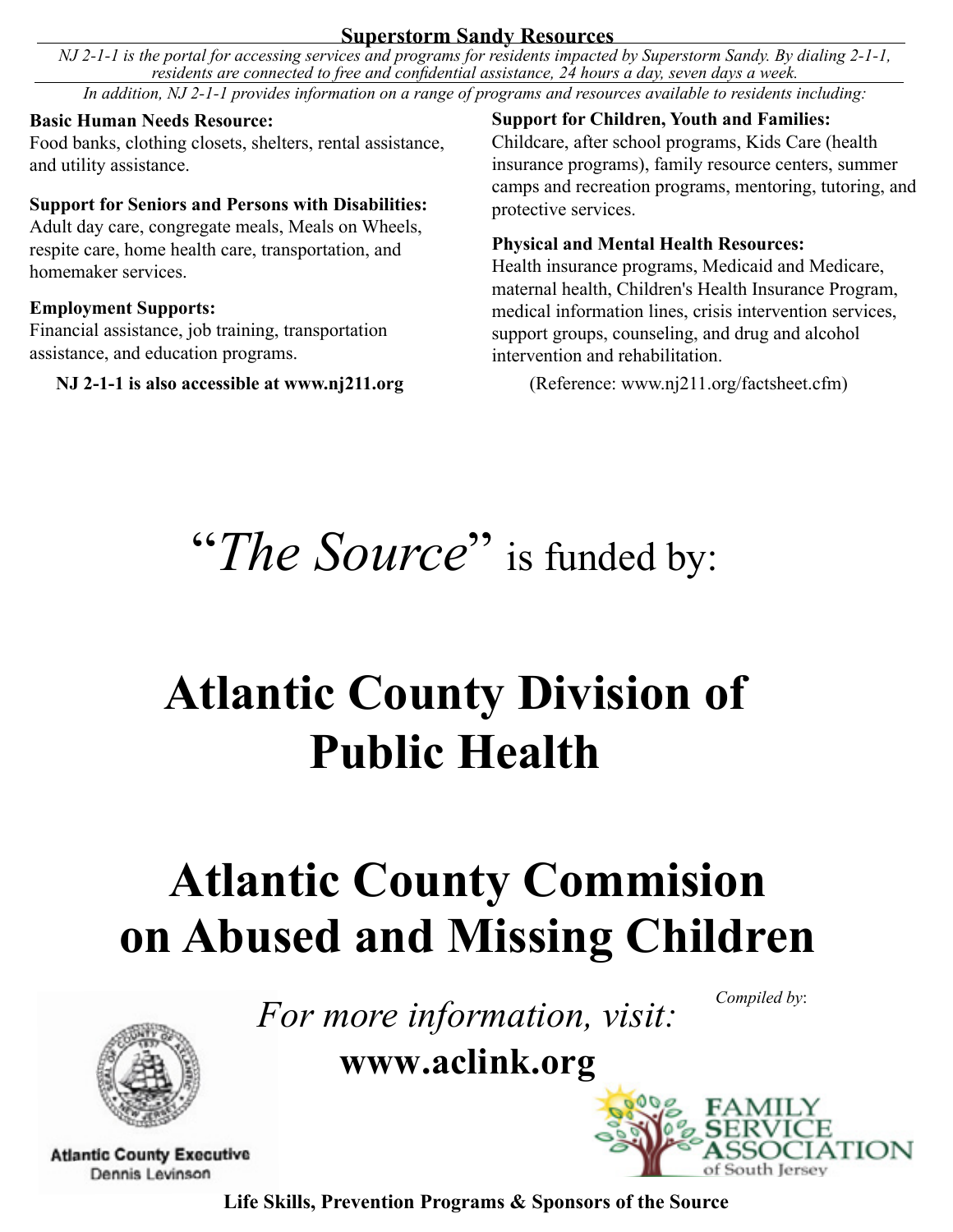# **LIFE SKILLS & PREVENTION PROGRAMS**

#### **Big Brothers Big Sisters of Atlantic & Cape May Counties**

*Mentoring relationships for all children who need and want them*  Atlantic & Cape May County (609) 573-5029 www.bbbsatlanticcape.org

#### **Boys and Girls Clubs of Atlantic City**

*Leadership and guidance in behavior and attitude, after-school tutoring and supervised recreation* Atlantic City (609) 347-2697 www.acbgc.org

#### **Rutgers Cooperative Extension**

*4-H Youth Programs: Life skills development for youth of all ages*  Mays Landing (609) 625-0056 Cape May County (609) 465-5115 www.nj4h.rutgers.edu

#### **Princess Inc.**

*Mentoring, self development & self efficacy for ladies 13-22 yrs. of age*  Atlantic City (609) 287-4235 www.princessinc.org

#### **Atlantic Prevention Resources (APR)**

*Prevention, Education & Prevention Coalitions* Absecon (609) 272-0101 www.atlprev.org

# **Register Ready – New Jersey's Special Needs Registry for Disasters**

*Register Ready allows NJ residents with Access and Functional Needs (AFN) and their families, friends or associates the opportunity to provide information to emergency response agencies so that emergency responders can better plan to serve them in a disaster or other emergency. The information collected in Register Ready is confidential and will not*  be available to the public; the information will be held securely and only used for emergency response and planning.

Why register?

*Residents enrolled will be notified by local officials when an evacuation has been ordered, or for other emergency information.* 

#### **REGISTER READY MAY SAVE YOUR LIFE!**

To register, call 2-1-1 or register online at www.registerrready.nj.gov

# **Superstorm Sandy Resources and Register Ready**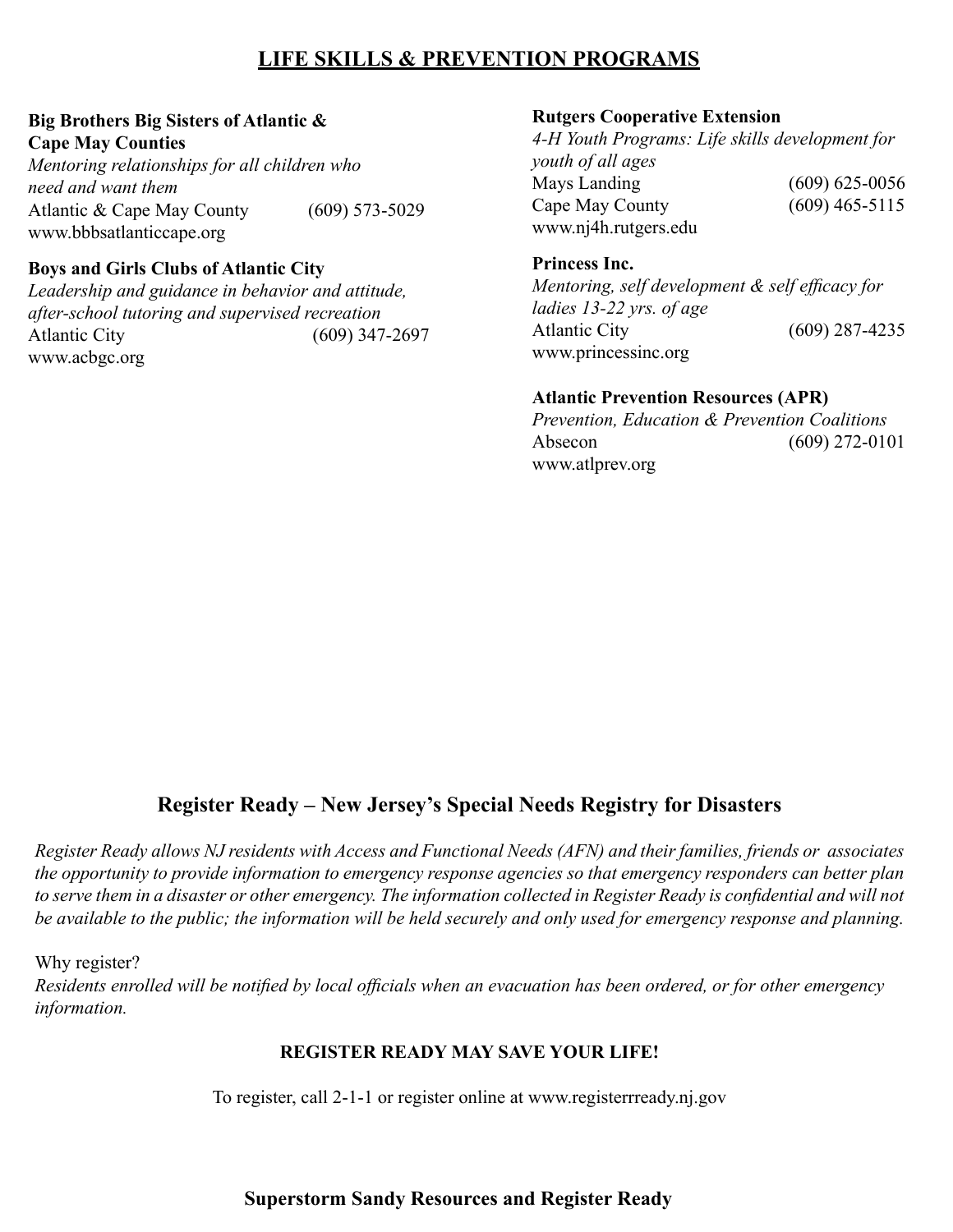# \*\*\* In Case of an Emergency, Please Dial 911 \*\*\* **Crisis Hotlines & Other Useful Numbers**

# **Career Resources for the Disabled <b>Transportation**

#### **Career Quest ~ Community Quest**

*Career exploration and job development for the developmentally disabled*  Egg Harbor Township (609) 646-0388 www.cqinc.org

#### **Career Opportunity Development (CODI)**

*Dedicated to helping individuals with disabilities lead independent and puposeful lives* Egg Harbor City (609) 965-6871 www.njcodi.org

#### **New Jersey Division of Vocational Rehabilitation**

*Employment assistance for persons with disabilities* Pleasantville (609) 813-3933 Wildwood (609) 523-0330 www.jobs4jersey.com M-F 8:30am - 4:30pm

#### **Jersey Cape Diagnostic Training & Opportunity Center, Inc.**

*Employment & training services for individuals with disabilities & youth at risk* Cape May Court House (609) 465-4117

| <b>Access Link</b>                     | $(800)$ 955-2321 |
|----------------------------------------|------------------|
| <b>NJ Transit</b><br>www.njtransit.com | $(973)$ 275-5555 |

 **Amtrak** (800) USA-RAIL

#### **Atlantic County Integenerational Services**

*Transportation Services & CARTS Program* Atlantic County (609) 645-5910 For Reservations call Monday-Friday/1pm - 4pm

#### **Cape May County Fare-Free Transportation**

*At least 3 days notice, no weekends or holidays* Cape May County

**English Creek - Tilton Road Community Shuttle** www.driveless.com (856) 614-1072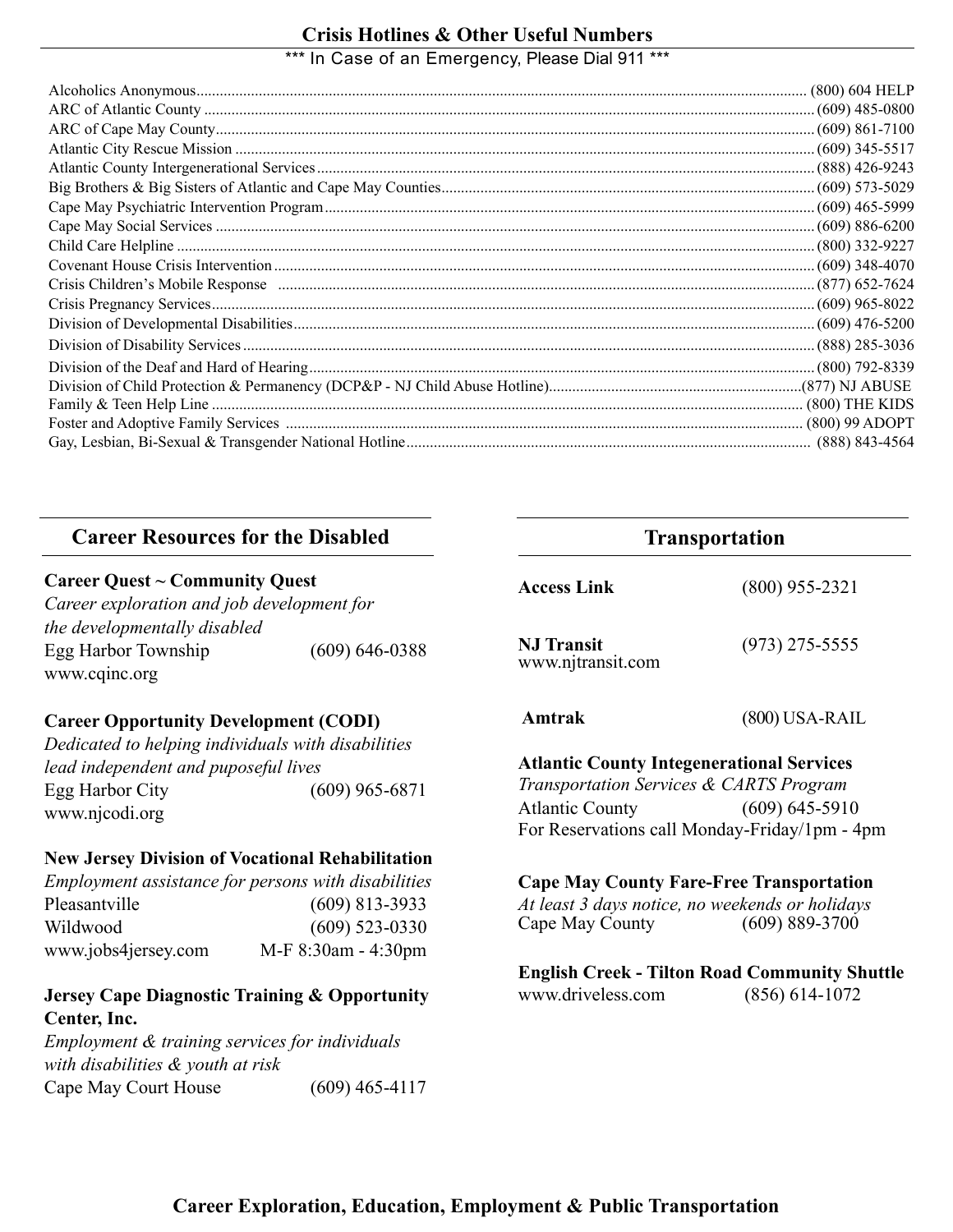#### **Career Exploration, Education & Employment Resources**

#### **Atlantic County One Stop Career Centers**

*Assessments, resume writing, job search, referrals, financial assistance and more* www.jobs4jersey.com Pleasantville (609) 813-3900

# **Atlantic Cape Workforce Investment Board (WIB)**

*A variety of services to help you improve your job related skills for today's labor market* Pleasantville (609) 485-0153 www.atlanticcapewib.info (609) 485-0052 x4800

#### **New Jersey Youth Corps**

*Year-round program for ages 16-25 for drop-outs; GED attainment and employment skills* Pleasantville (609) 485-0052 x4800

#### **New Jersey Youth Works**

*Year round program for ages 16-24 in & out of school youth; gainful employment, training, resumes and job search* Pleasantville (609) 485-0052 x4800 www.learntrainwork.com

#### **Cape May County One Stop Career Center**

*Assessments, resume writing, job search, referrals, financial assistance and more*  $(609)$  729-0997 www.jobs4jersey.com

# **PathStone Corporation**

*Employment, training, emergency food pantry & social services for farmworkers* Hammonton (609) 567-3500 www.pathstone.org

#### **U.S. Department of Labor Job Corps**

*National residential job training program for ages 16 -24* Nationwide (800) 733-JOBS www.recruiting.jobcorps.gov

#### **Atlantic County Institute of Technology**

*Full-time comprehensive high school, as well as adult and continuing education* Mays Landing (609) 625-2249 www.acitech.org

## **Cape May County Technical School**

*Full-time comprehensive vocational high school, as well as adult and continuing education* Cape May Court House (609) 465-2161 www.capemaytech.com

#### **The Women's Center**

*Home-to-work support services for women relative to employment* (609) 601-9925 ext. 202 www.acwc.org

# **See Multi-Service Family Centers page for additional resources**

|                                                  | .(877) 652-7624 |
|--------------------------------------------------|-----------------|
|                                                  |                 |
|                                                  |                 |
|                                                  |                 |
|                                                  |                 |
|                                                  |                 |
|                                                  |                 |
|                                                  |                 |
|                                                  |                 |
|                                                  |                 |
|                                                  |                 |
|                                                  |                 |
|                                                  |                 |
|                                                  |                 |
|                                                  |                 |
|                                                  |                 |
|                                                  |                 |
|                                                  |                 |
|                                                  |                 |
|                                                  |                 |
|                                                  |                 |
|                                                  |                 |
|                                                  |                 |
|                                                  |                 |
|                                                  |                 |
| $C(t,t)$ if $A^t$ and $C(A)$ if $C(A)$ if $C(A)$ |                 |

# **Crisis Hotlines & Other Useful Numbers**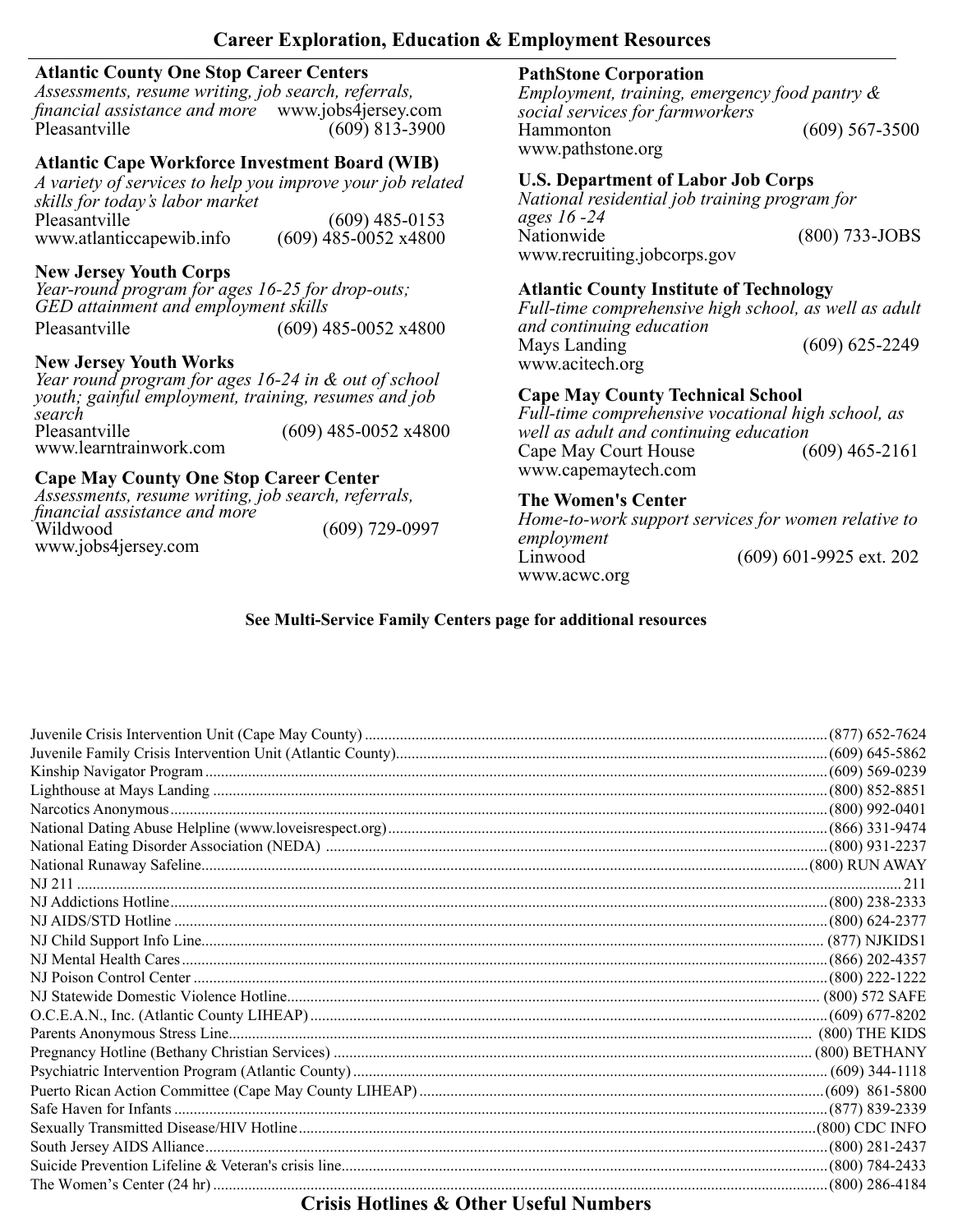# **Clinics, Hospitals and Medical Centers**

| <b>AtlantiCare Regional Medical Center</b>       |                    | <b>Southern Jersey Family Medical Centers, Inc.</b> |                    |
|--------------------------------------------------|--------------------|-----------------------------------------------------|--------------------|
| <b>Atlantic City</b>                             | (609) 344-4081     | Hammonton                                           | $(609)$ 567-0200   |
| Pomona                                           | $(609) 652 - 1000$ | Pleasantville                                       | $(609)$ 383-0880   |
| <b>Hammonton</b><br>www.atlanticare.org          | $(609)$ 704-3360   | <b>Atlantic City</b><br>www.sjfmc.org               | $(609) 572 - 0000$ |
| <b>Cape Regional Medical Center</b>              |                    |                                                     |                    |
| Cape May Court House                             | $(609)$ 463-2000   | <b>Volunteers in Medicine Clinic</b>                |                    |
| www.caperegional.com                             |                    | Cape May Court House                                | $(609)$ 463-2846   |
|                                                  |                    | www.vimcmc.org                                      |                    |
| <b>Shore Medical Center</b><br>Somers Point      | $(609) 653 - 3500$ |                                                     |                    |
| www.shoremedicalcenter.org                       |                    | <b>Child Federation of Atlantic County</b>          |                    |
|                                                  |                    | Pleasantville                                       | $(609)$ 272-1711   |
| <b>Inspira Health Network</b><br>Vineland        | $(856)$ 641-8000   | <b>John H. Cronin Dental Center</b>                 |                    |
| www.inspirahealthnetwork.org                     |                    | Northfield                                          | $(609)$ 645-5814   |
| <b>Atlantic County Division of Public Health</b> | $(609)$ 645-5933   | <b>Cape May County Health Department</b>            |                    |
| Northfield                                       |                    | Cape May Courthouse                                 | $(609)$ 465-1187   |

# **Family Success Centers**

*Family Success Centers are community-based, family-centered neighborhood gathering places where any community resident can go for family support, information, and services.* 

#### **Spruce Family Success Center**

Family Service Association 3050 Spruce Avenue, Egg Harbor Township (609) 569-0376 www.fsasj.org

#### **New Day Family Success Center**

Family Service Association 622-624 S. New York Rd., Galloway (609) 652-0230 www.fsasj.org

#### **Hammonton Family Success Center**

AtlantiCare Behavioral Health 310 Bellevue Avenue, Hammonton (609) 567-2900 www.atlanticare.org

#### **Family Success Center of Cape May County**

1046 B Route 47, Rio Grande (609) 778-6226

#### **Spanish Community Center**

3900 Ventnor Avenue, Atlantic City (609) 345-1249 303 Sumner St., Landisville (856) 697-2967

#### **The Network**

Family Service Association Serving Pleasantville and All Municipalities West of Pleasantville (800) 601-1293 www.fsasj.org or www.wafsn.org

# **Family Planning, Pregnancy and Multi-Service Family Centers**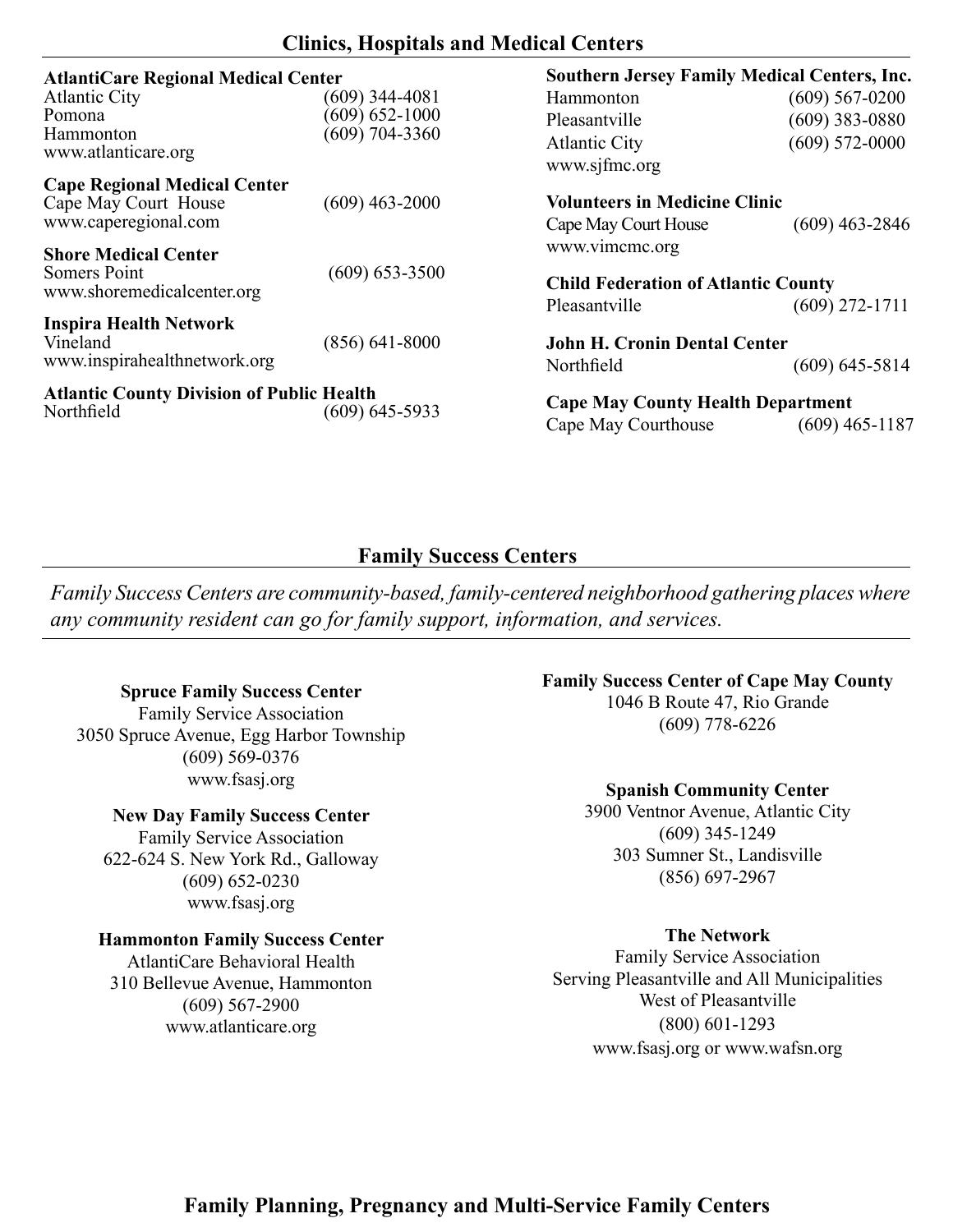# **Pregnancy and Family Planning**

# **Planned Parenthood of Southern New Jersey**

| Family planning, reproductive health care and |                  |
|-----------------------------------------------|------------------|
| reproductive health education                 |                  |
| <b>Atlantic City</b>                          | $(856)$ 365-3519 |

#### **Reliance Medical Group**

*Ambulatory Prenatal Services* (609) 653-1016 Somers Point

#### **Complete Care Health Network**

*OB-GYN Clinic* Cape May Court House/ Wildwood (609) 465-0609

#### **HOPE Pregnancy Center**

*Pregnacy tests, maternity & infant clothing, referrals to resource agencies and peer to peer counseling*  Ocean City (609) 398-9449 Rio Grande (609) 886-7022

#### **Cape May County Department of Health**

| <b>Family Planning</b>     | $(609)$ 465-1194 |
|----------------------------|------------------|
| <b>Health Education</b>    | $(609)$ 465-1193 |
| Well-Baby Clinic           | $(609)$ 465-1210 |
| Child Care Resource Center | $(609)$ 898-5500 |

#### **Women, Infants, and Children (WIC)**

*Provides supplemental foods to pregnant women and children up to age five* Atlantic City (609) 347-5656 Cape May Court House (609) 465-1224 Pleasantville (609) 272-0854 www.fns.usda.gov/wic

#### **Atlantic County Division of Public Health**

P*regnancy, post pregnancy, education, outreach & follow-up; Immunizations and other child health services* Northfield (609) 645-5933 www.aclink.org/publichealth

#### **A HEART/ Egg Harbor City Resource Center**

*Provides baby supplies on an emergency basis for infants* Egg Harbor City (609) 965-2715

#### **The Atlantic County Connection Central Intake**

*Information and referral for women of reproductive health age and their families* Atlantic County (800) 611-8326

# **Insurance Resources for NJ Families (STD) Information & Testing**

#### **New Jersey Family Care Health Insurance**

*Affordable health coverage for kids and certain income parents* Atlantic County (609) 345-6700 x2827 Cape May County (609) 886-6200

#### **New Jersey Family Care Information Line**

| Statewide            | $(800)$ 701-0710 |
|----------------------|------------------|
| www.njfamilycare.org |                  |

# **Sexually Transmitted Disease**

# **Atlantic County Division of Public Health**

Northfield (609) 645-5933 www.aclink.org/publichealth

#### **Cape May County Health Department**  $(609)$  465-1194 www.capemaycountygov.net

#### **South Jersey AIDS Alliance** Hotline (800) 281-2437 www.sjaids.org

**Hospitals, Clinics and Other Health Services**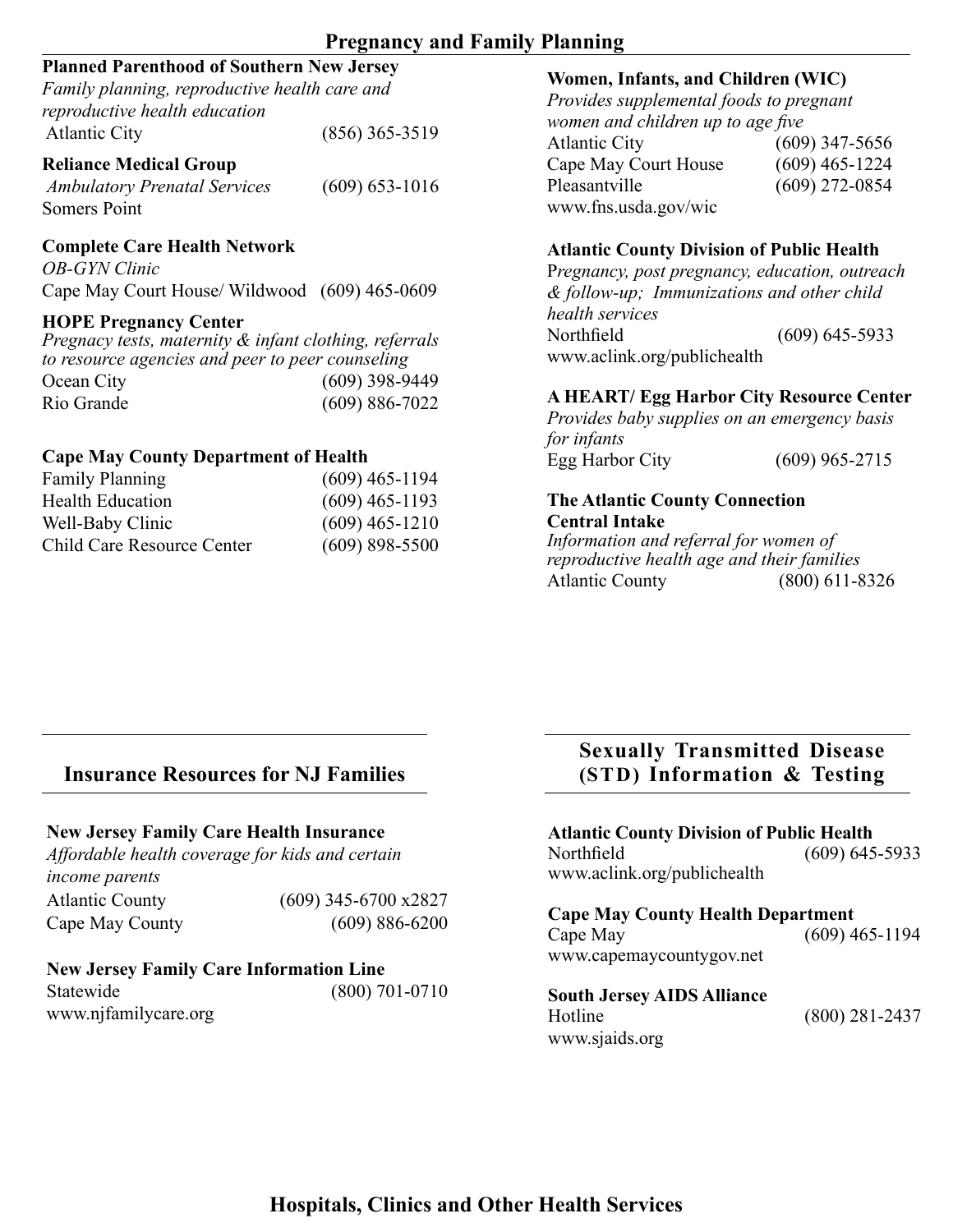# **South Jersey Legal Services**

*Provides legal information, advice and referral to low-income residents of South Jersey* Atlantic City (609) 348-4200 Cape May Courthouse (609) 465-3001 www.lsnj.org/sjls

# **Atlantic County Juvenile Family Crisis Unit**

*Assists families who are experiencing difficulties managing the behavior of children aged 10-17* Northfield (609) 645-5862 www.aclink.org/intergenerational

## **Community Mediation Services**

*A problem-solving process in which disputing parties discuss their viewpoints face-to-face in the presence of a mediator; Programs are free*

Atlantic City (609) 345-7267 www.aclink.org/mediation

#### **The Women's Center (TWC)**

*Legal counseling and support to victims of domestic violence or sexual assault* Linwood (800) 286-4184 www.acwc.org

#### **Coalition Against Rape & Abuse (C.A.R.A)**

*Representation to survivors of domestic violence or sexual assault* Cape May County (877) 294-2272 www.cara-cmc.org

#### **Community Health Law Project**

*Provides legal services to people with disabilities* www.chlp.org (856) 858-9500

#### **Disability Rights NJ**

*Disability Discrimination Advocacy* Trenton (800) 922-7233 www.drnj.org

# **Atlantic County Division of Public Health**

*Referral, free confidential substance abuse screenings, detoxification, inpatient and outpatient services, halfway house programs & education*  Northfield (609) 645-5945 www.aclink.org/PublicHealth (609) 645-5932

#### **Atlantic County TRY IT Program**

*Assistance to Atlantic County youth and families in obtaining substance abuse assessments, referrals, short-term counseling, and continuing care* Northfield (609) 645-5862 www.aclink.org/intergenerational

#### **Cape Assist**

*Referrals and information to individuals & families suffering the effects of substance abuse* Wildwood (609) 522-5960 www.capeassist.org

#### **Hope All Day Recovery Center**

*Peer to peer recovery support* www.hopeallday.org (609) 379-2582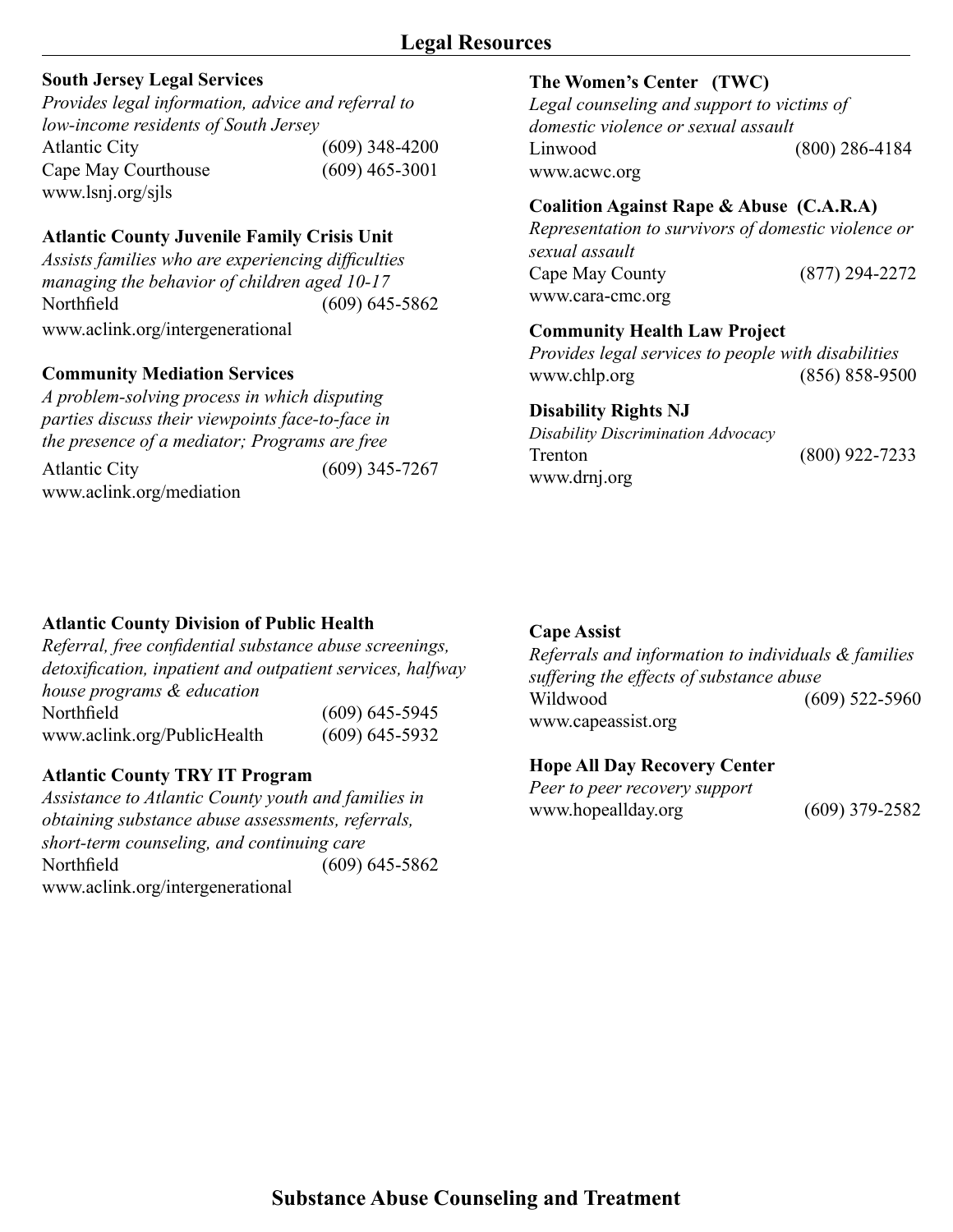#### **Substance Abuse Information, Counseling & Treatment**

*Alcohol and drug addiction treatment, detox and recovery services for men, women and teens*

| <b>AtlantiCare Behavioral Health</b><br>Access<br>www.atlanticare.org                                                       | $(609) 646 - 9159$                     | Maryville, Inc.<br>Williamstown<br>www.maryvillenj.org                       | $(856) 629 - 0244$                                         |
|-----------------------------------------------------------------------------------------------------------------------------|----------------------------------------|------------------------------------------------------------------------------|------------------------------------------------------------|
| <b>Cape Counseling Services</b><br>Cape May Court House                                                                     | $(609)$ 465-4100                       | <b>John Brooks Recovery Center</b><br><b>Atlantic City</b><br>www.jbrcnj.org | $(609)$ 345-4035                                           |
| www.capecounseling.org<br><b>Behavioral Crossroads Recovery, LLC</b><br>Egg Harbor Township<br>www.behavioralcrossroads.com | $(877)$ 645-2502<br>$(609) 645 - 2500$ | Lighthouse<br>Mays Landing<br>Ventnor<br>www.lhrecovery.com                  | $(888)$ 955-8226<br>$(800) 852 - 8851$<br>$(877)$ 449-1555 |
| <b>Park Bench Group Counseling, Inc.</b><br>Northfield                                                                      | $(844)$ 298-4120                       | <b>Seabrook House</b><br>Seabrook<br>www.seabrookhouse.org                   | $(800)$ 761-7575                                           |
| www.parkbenchgroup.com<br><b>ARS of Somers Point LLC.</b><br>Somers Point                                                   | $(609)$ 377-5273<br>$(800)$ ARS-9695   | <b>New Hope Foundation</b><br>Marlboro<br>www.newhopefoundation.org          | (800) 705-4767<br>$(732)$ 946-3030                         |
| www.arscares.org<br><b>Atlantic Prevention Resources (APR)</b><br>Pleasantville<br>www.atlprev.org                          | $(609) 601 - 8611$<br>$(609)$ 272-0964 | <b>Daytop</b><br>South Jersey<br>North Jersey<br>www.daytopnj.org            | $(856)$ 358-4111<br>$(973) 543 - 5656$                     |

# **Emergency Shelters for Men, Women & Teens**

*Call* **1-800-RUNAWAY** *if you are a teenager thinking of running away from home or if you are ready to go home*

#### **Atlantic City Rescue Mission**

| Comprehensive services for the homeless |                  |
|-----------------------------------------|------------------|
| <b>Atlantic City</b>                    | $(609)$ 345-5517 |
| www.acrescuemission.org                 |                  |

#### **Shelter of Hope Atlantic County**

*A temporary shelter for runaway, homeless and abused adolescents ages 10-17*

Northfield (609) 645-5899 www.ranchhope.org

#### **The Women's Center (TWC)**

*Protective housing in a confidential location for women and children in a domestic violence crisis, services available for victims of human trafficking*  www.acwc.org (800) 286-4184

#### **Oasis Cape May County Youth Shelter**

*A temporary shelter for runaway, homeless and abused adolescents ages 10-17* Cape May County (609) 465-5045 www.centerffs.org

#### **Covenant House**

*Shelter & other services for homeless, abused and runaway youth ages 18 - 21*

Atlantic City (609) 348-4070 www.covenanthousenj.org

#### **Coalition Against Rape and Abuse (C.A.R.A)**

*Residential Division Survivors of Abuse* Cape May County (877) 294-2272 www.cara-cmc.org